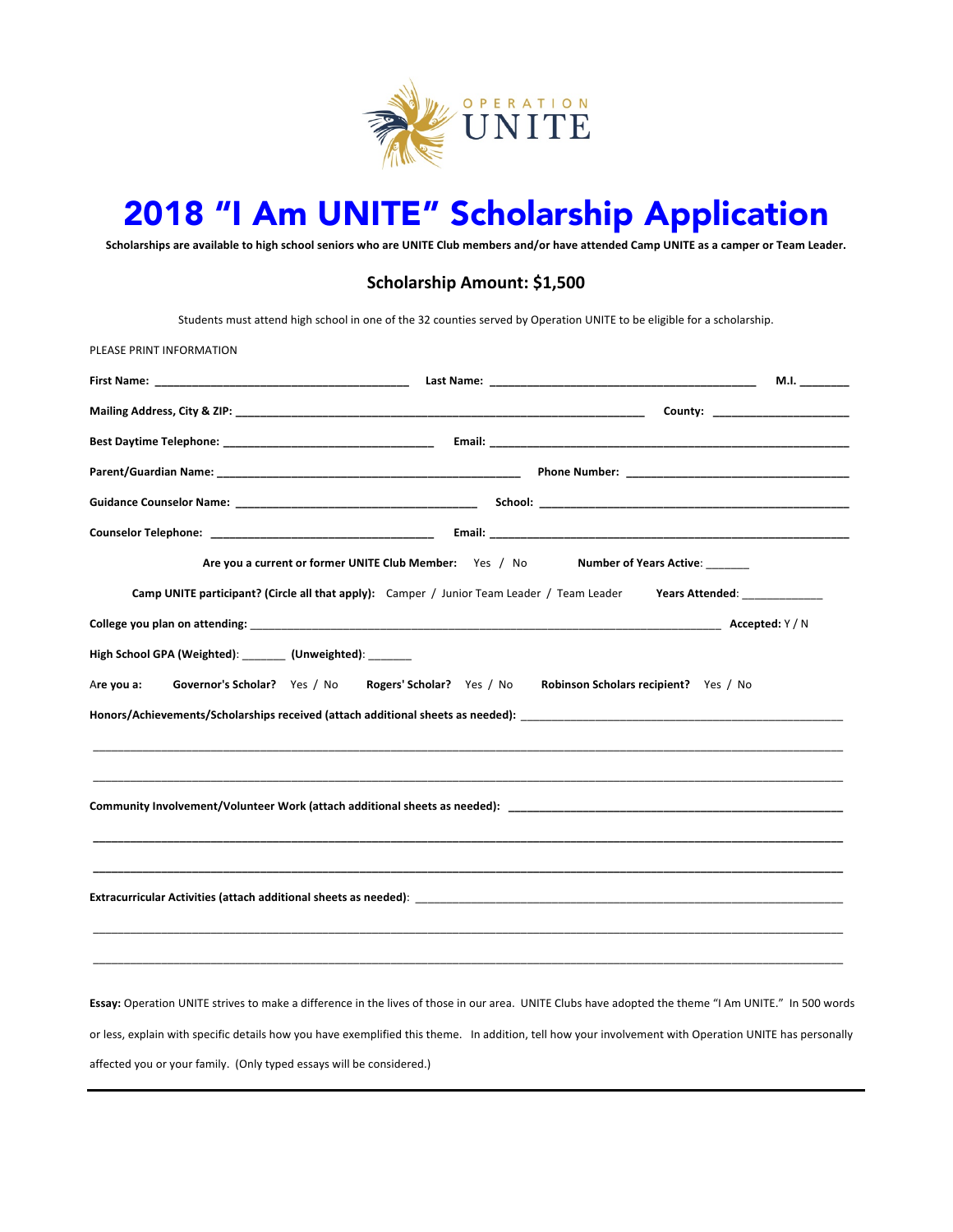#### **Acknowledgement**

I understand and agree that if I am selected to receive an "I Am UNITE" Scholarship that I must provide proof to Operation UNITE that I am enrolled in an accredited post-secondary educational institution on a full-time basis prior to any scholarship funds being paid on my behalf. All scholarship funds will be awarded directly to the school at which I am enrolled, unless I have been awarded other scholarship funds that cover full tuition, room, board and books/supplies. In such case, I must explain in writing how the scholarship directly enhances my education expenses or needs before scholarship funds will be paid to me. Upon approval of my explanation, receipts must be provided for educational purchases. The monetary award will be divided between my freshman and sophomore years of school and paid as follows: \$500 at the beginning of both the first and second semesters of my freshman year, and \$500 at the beginning of the first semester of my sophomore year. I must maintain a 2.5 GPA and have no criminal record in order to continue to receive the "I Am UNITE" Scholarship. Furthermore, I must maintain a drug-free lifestyle and exhibit character that exemplifies the purposes/moral code of Operation UNITE in order to continue to receive the scholarship money. If Operation UNITE, in its sole discretion, determines that I have not complied with the foregoing conditions, I will forfeit the remaining unpaid scholarship funds.

I have read and agree to the terms and conditions of the scholarship as set forth by Operation UNITE. I understand that failure to maintain a 2.5 GPA, a drug-free lifestyle, no criminal record, or exhibit character that exemplifies the purposes/moral code of **Operation UNITE each semester will result in the forfeiture of the Scholarship.** 

| <b>Student Name (Printed):</b> | <b>Parent Name (Printed):</b> |
|--------------------------------|-------------------------------|
| <b>Student Signature:</b>      | <b>Parent Signature:</b>      |
| Date:                          | Date:                         |

All applications must be signed and returned to Operation UNITE, or postmarked, no later than Friday, March 16, 2018.

A completed application consists of:

- Signed Application
- 2 Letters of Recommendation: One from School Employee and one from a Community Member (no family members).
- Unofficial Transcript
- Completed, Typed Essay

| Mail, E-mail, or Fax the completed Application and Essay to: |                      |             |  |
|--------------------------------------------------------------|----------------------|-------------|--|
| Mail:                                                        | Email:               | <b>Fax:</b> |  |
| Shawna Ping                                                  | sping@centertech.com | Attn:       |  |
| 2292 South Hwy 27                                            |                      | Scho        |  |
| Somerset, KY 42501                                           |                      | $606-$      |  |
| 606-677-6179                                                 |                      |             |  |

m **Shawna** Ping **Attn:** Shawna Ping Scholarship Application 606-677-6166